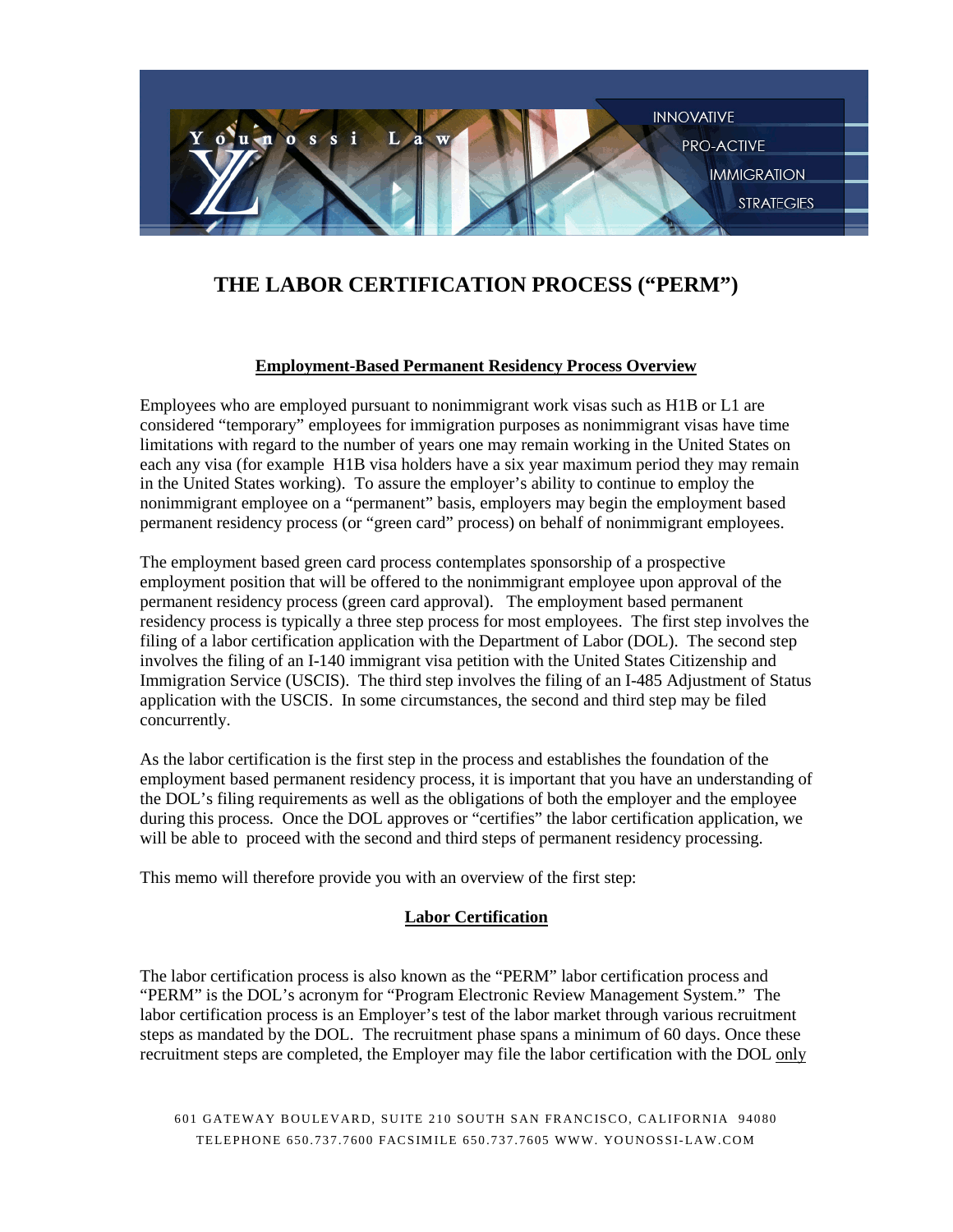if the Employer is able to state that Employer is unable to find a qualified, able and willing United States worker based on its recruitment efforts.

If a qualified, willing, and able U.S. worker is found, the company is not obligated to hire the qualified applicant. However, the labor certification may also not move forward. The DOL could not certify a position as open and available to a foreign worker if the labor market reflected available U.S. workers.

#### **Basic Requirements for any Application:**

- Full Time Employment: The PERM labor certification position must contemplate fulltime employment by the Employee (not part-time)
- Permanent Offer of Employment: The PERM labor certification must list an offer for a Permanent position (not a temporary or seasonal position)
- Minimum Requirements: The educational and experience requirements listed in the PERM labor certification must reflect the Employer's minimum requirements for the position and bear a rational and reasonable relationship to the duties of the position. These requirements cannot be unduly restrictive and cannot be tailored to the background of the Employee
- Wage: Upon permanent residency approval, the Employer must pay the Employee at least the prevailing wage as determined by the State Workforce Agency of the intended worksite. The intended salary is listed in the PERM labor certification and is "locked in" as the minimum salary for these purposes.

## **Younossi Law's Processing of PERM Labor Certification:**

As the DOL's requirements and timelines are quite specific, below is a brief outline of Younossi Law's labor certification processing steps once an employer initiates the permanent residency process on behalf of an employee:

- (1) Younossi Law sends out fact gathering documents to the Employer and the Employee.
- (2) Once the completed questionnaires are returned to Younossi Law, Younossi Law assesses the information which includes reviewing the Employee's educational credentials, verifying the Employee's work authorization for all periods of employment, calculating dates of employment and determining impact of any gaps in employment and prior lapses in status or work authorization.
- (3) Younossi Law and Employer then discuss proposed PERM labor certification criteria via conference call including discussion of the Employer's minimum requirements for stated job duties and overall Employer obligations in recruitment process.
- (4) When the PERM labor certification criteria is finalized by Employer, Younossi Law contacts Employee to provide employment verification letters from prior employers to verify that required experience and skills were obtained prior to the current employment position.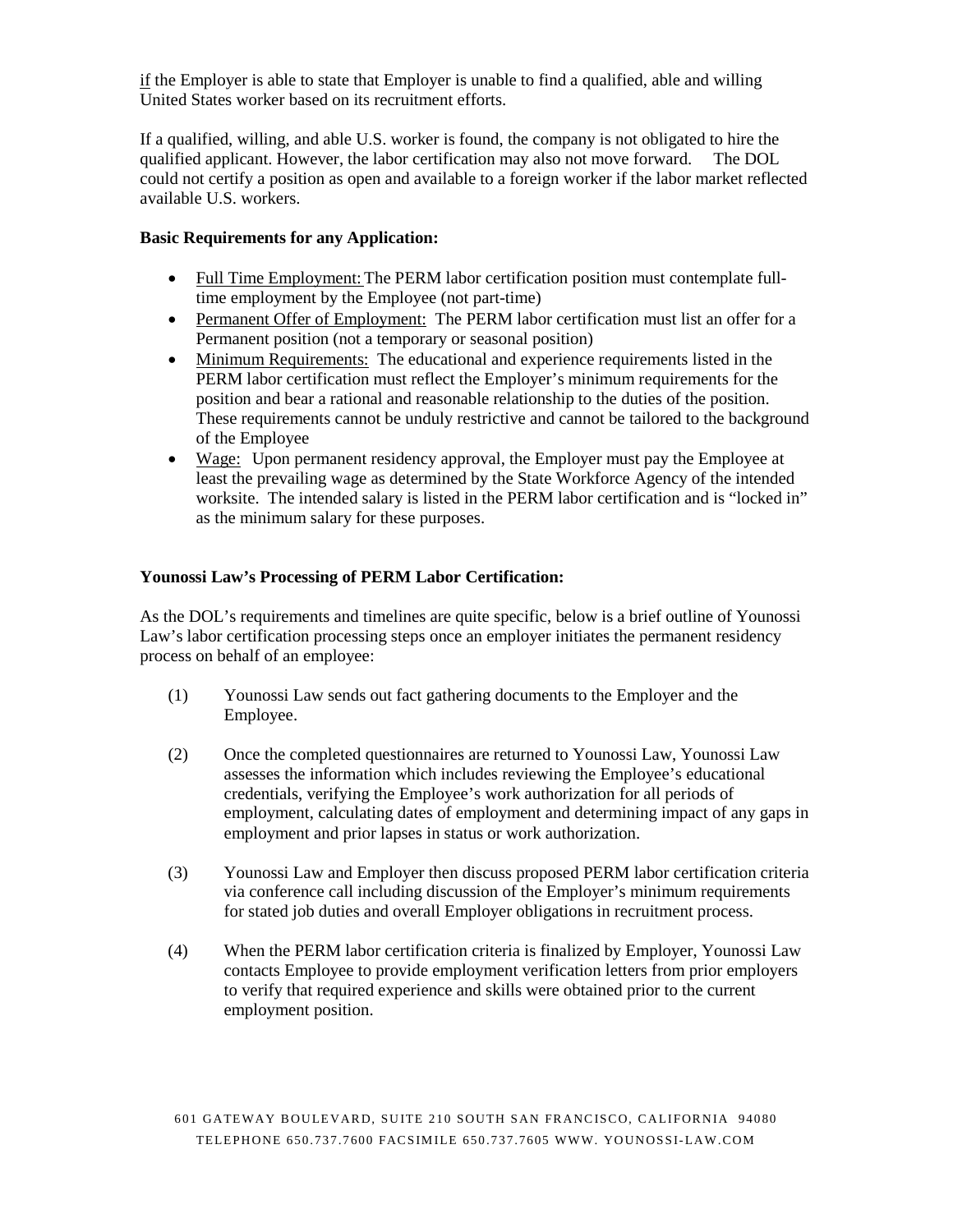- (5) Upon Employee's submission of employment verification letters, Younossi Law requests prevailing wage and job classification information from the State Workforce Agency (SWA) based on PERM labor certification criteria.
- (6) Younossi Law works with Employer to establish a recruitment schedule that conforms to DOL requirements.
- (7) Recruitment begins for at least a 30 day period of time. Once the last item of recruitment runs, the DOL requires at least 30 additional days pass before the PERM labor certification can be filed with the DOL. As such, any PERM recruitment process runs for a minimum of 60 days.
- (8) At the conclusion of the recruitment period, Younossi Law requests a Recruitment Report from Employer which should document Employer's review/assessment of resumes and relevant notes of interviews of applicants.
- (9) If Employer's recruitment efforts have not yielded qualified, able, and willing United States applicants, Younossi Law submits the Employer's PERM labor certification to the DOL.
- (10) DOL processing time is quoted to be approximately 120 days but the DOL has also acknowledged that this is only a goal. Actual processing times can be (and have been) lengthier depending on government volume and/or whether the DOL opts to audit the application.

## **Establishing PERM Labor Certification Position Criteria:**

## Minimum Requirements:

It is important to remember that the PERM labor certification is an application by an Employer to the DOL regarding a specific permanent and prospective position with the company. Although the Employee may possess educational credentials and experience that exceed the company's minimum hiring criteria for a position, the DOL's requirement is that the PERM labor certification lists an employer's MINIMUM requirements for a particular position so as to ensure a fair test of the labor market for qualified, able and willing United States workers. Limitations include:

- 1. The PERM labor certification requirements should not be "tailored" to the Employee's particular background and/or credentials.
- 2. The requirements should be considered legitimate based on the nature of the position and bear a rational and reasonable relationship to the duties required.

## Employment Based Visa Categories and Visa Backlogs:

The Employer's stated minimum requirements on a PERM labor certification do ultimately determine the visa category and therefore "place in line" for an available immigrant visa for which the Employee must wait.

• Advanced Degree Requirements (EB2): Positions that minimally requires a Masters degree or higher or, in the alternative, a Bachelors degree plus five (5) years of

601 GATEWAY BOULEVARD, SUITE 210 SOUTH SAN FRANCISCO, CALIFORNIA 94080 TELEPHONE 650.737.7600 FACSIMILE 650.737 .7605 WWW. YOUNOSSI-LAW.COM